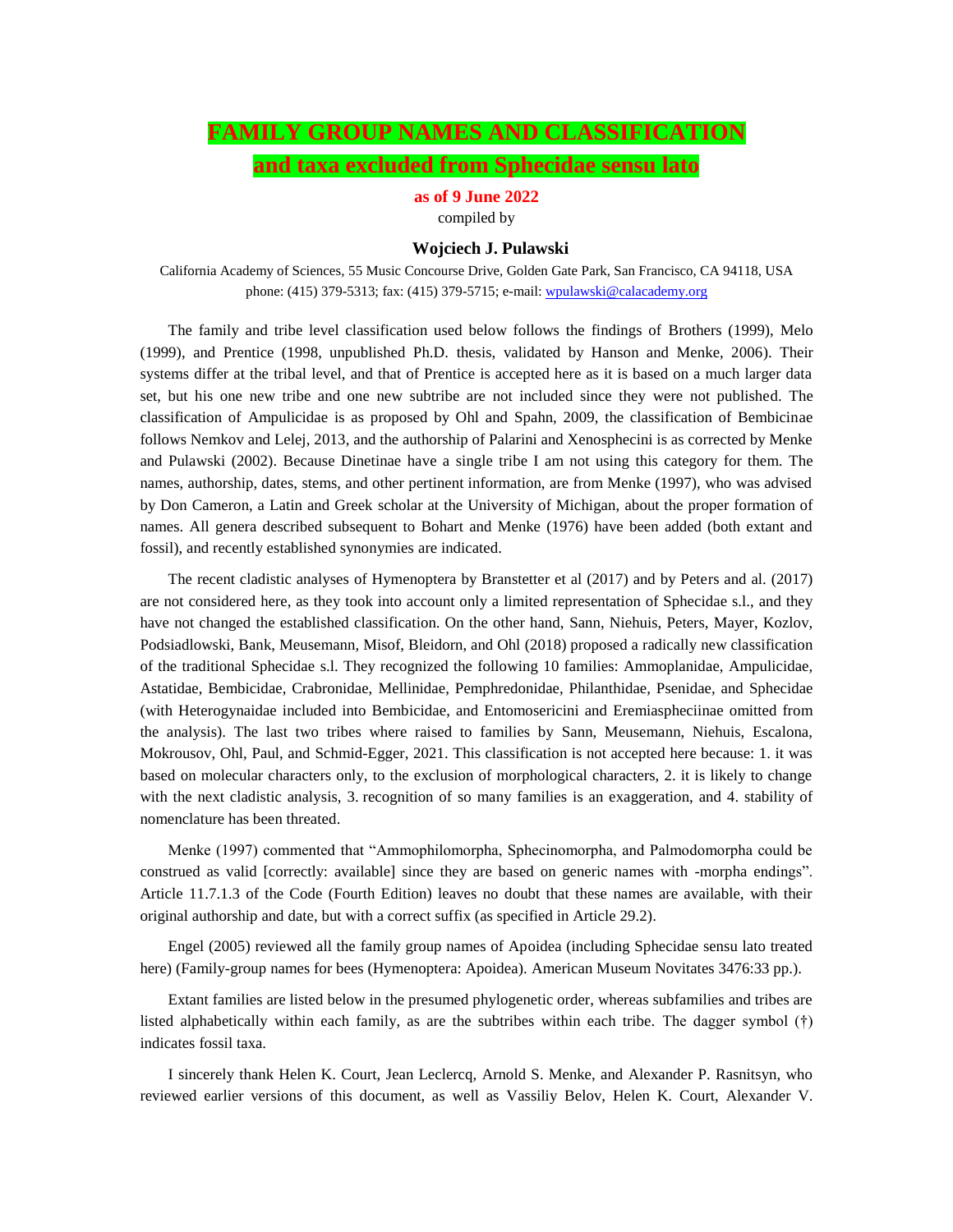Antropov, John S. Ascher, Andrew Debevec, Melody Doering, Jere S. Schweikert, and Sara Alexander, who helped correct a number of mistakes or omissions.

### **Superfamily: Apoidea**

- Apoidea Latreille, 1802a:425 (April), as Apiariae. Based on *Apis* Linnaeus, 1758 (stem: *Ap*-).
- Sphecoidea Latreille, 1802b:331 (November). Based on *Sphex* Linnaeus, 1758 (stem: *Sphec*-).

**Family: Heterogynaidae**

Ohl's and Bleidorn's (2006) molecular cladistic analysis suggests that Heterogynaidae are members of Crabronidae. Sann et al., 2018 in their molecular cladistic analysis, confirm this opinion.

- Heterogynaidae Nagy, 1969:7. Based on *Heterogyna* Nagy, 1969 (stem: *Heterogyna-*). Originally spelled Heterogynidae (stem: *Heterogyn*-), a junior homonym of Heterogynidae Rambur, 1866, based on *Heterogynis* Rambur, 1837. Both family name and stem emended by International Commission on Zoological Nomenclature, 1987:150, in Opinion 1445, as proposed by Day, 1985b:385.
- **Subfamily:** †**Apodolichurinae** Antropov, 2000. Based on *Apodolichurus* Antropov, 2000 (stem: *Apodolichur*-). Originally described as tribe Apodolichurini in Ampulicidae, transferred to Heterogynaidae and raised to subfamily by B. Rosa and Melo, 2021:28. Included genus: †*Apodolichurus* Antropov, 2000.
- **Subfamily: Heterogynainae** Nagy, 1969:7. Based on *Heterogyna* Nagy, 1969 (stem: *Heterogyna-*). Originally spelled Heterogynidae (stem: *Heterogyn*-), a junior homonym of Heterogynidae Rambur, 1866, based on *Heterogynis* Rambur, 1837. Both family name and stem emended by International Commission on Zoological Nomenclature, 1987:150, in Opinion 1445, as proposed by Day, 1985b:385.

Included genus: *Heterogyna* Nagy, 1969 (= *Daycatinca* Argaman, 1985, = *Daya* Antropov and Gorbatovskiy, 1992).

**Subfamily: Ptilocosminae** B. Rosa and Melo, 2021:29. Based on *Ptilocosmus* B. Rosa and Melo, 2021:29 (stem: *Ptilocosm-*).

# **Family: Ampulicidae**

Ampulicidae Shuckard, 1840:178, 180. Based on *Ampulex* Jurine, 1807 (stem: *Ampulic*˗ ).

**Subfamily: Ampulicinae** Shuckard, 1840:178, 180. Based on *Ampulex* Jurine, 1807 (stem: *Ampulic*-).

**Tribe: Ampulicini** Shuckard, 1840:178, 180. Based on *Ampulex* Jurine, 1807 (stem: *Ampulic*-).

Included genera: *Ampulex* Jurine, 1807, *Trirogma* Westwood, 1841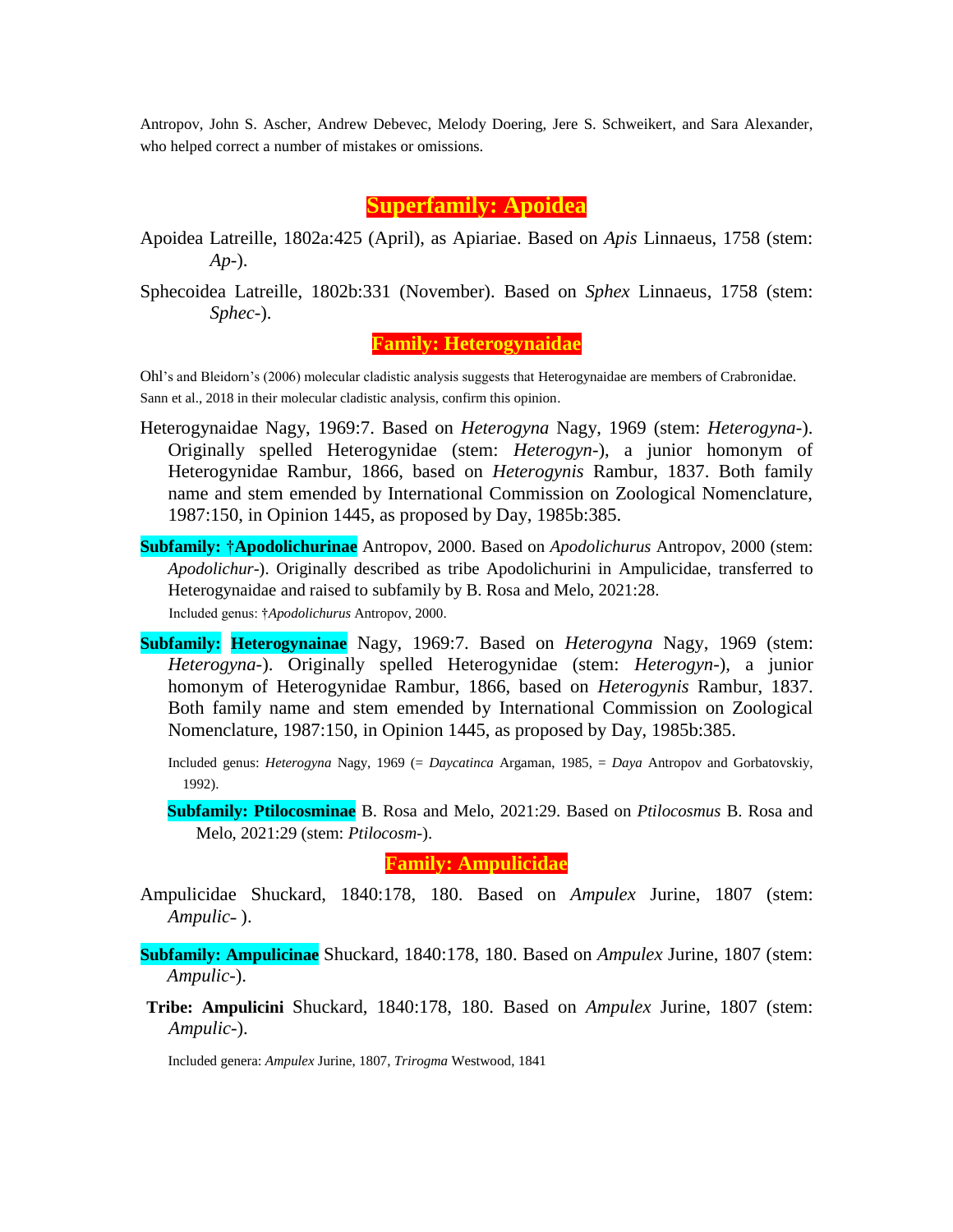**Tribe:** †**Cretampulicini** Antropov, 2000a. Based on *Cretampulex* Antropov, 2000a (stem: *Cretampulic*-).

Included genus: †*Cretampulex* Antropov, 2000.

**Tribe:** †*Mendampulicini* Antropov, 2000. Based on *Mendampulex* Antropov, 2000 (stem: *Mendampulic*-).

Included genus: †*Mendampulex* Antropov, 2000.

- **Subfamily: Dolichurinae** Dahlbom, 1842:3. Based on *Dolichurus* Latreille, 1809 (stem: *Dolichur*-). Originally spelled Dolichuridae. Menke (1997:250) incorrectly attributed authorship to Lepeletier de Saint Fargeau, 1845.
- **Tribe: Aphelotomini** Ohl and Spahn, 2009. Based on *Aphelotoma* Westwood, 1841 (stem: *Aphelotom-*).

Included genera: *Aphelotoma* Westwood, 1841, *Riekefella* Özdikmen, 2005 (= *Austrotoma* Riek, 1955).

**Tribe: Dolichurini** Dahlbom, 1842:3. Based on *Dolichurus* Latreille, 1809 (stem: *Dolichur*-). Originally spelled Dolichuridae. Menke (1997:250) incorrectly attributed authorship to Lepeletier de Saint Fargeau, 1845.

Included genera: *Dolichurus* Latreille, 1809, *Paradolichurus* F. Williams, 1960, †*Protodolichurus* Nemkov, 1988.

#### **Tribe unknown within Ampulicidae**

†*Cariridris* Brandão and Martins-Neto, 1990:201, †*Longivenula* Zhang, 1989.

**Family: Sphecidae (sensu stricto)**

Sphecidae Latreille, 1802b:331 (November). Based on *Sphex* Linnaeus, 1758 (stem: *Sphec*- ). Originally spelled Sphegimes, latinized to Sphegineae by Fallén, 1812:129, to Sphecida and Sphecides by Leach, 1812 (Edinb. Encycl.), and to Sphegidae by Westwood, 1840 (Introd. Class. Ins.). Fernald (1905:166) and Tillyard (1926:300) first demonstrated the proper stem.

The molecular cladistic analysis by Sann et al., 2018 suggests that Sphecidae are members of Crabronidae.

- **Subfamily: Ammophilinae** André, 1886:50 (originally spelled Ammophilidae). Based on *Ammophila* Kirby, 1798 (stem: *Ammophil*-).
- $=$  Acutoclypeata Ohl, 1996:32. Not available: not based on any of the included genera (Article 11.7.1). Genera of Acutoclypeata: *Eremnophila*, *Hoplammophila*.
- = Ammophilomorpha Ohl, 1996:35 (correct spelling: Ammophilinae). Based on *Ammophila* Kirby, 1798 (stem: *Ammophil*-). Synonym and junior homonym of Ammophilinae André, 1886. Genera of Amophilomorpha: *Ammophila*, *Eremochares*, *Parapsammophila*, *Podalonia*.

Included genera: *Ammophila* W. Kirby, 1798, *Eremnophila* Menke, 1964, *Eremochares* Gribodo, 1883, *Hoplammophila* de Beaumont, 1960, *Parapsammophila* Taschenberg, 1869, *Podalonia* Fernald, 1927.

**Subfamily: Chloriontinae** Fernald, 1905:166. Based on *Chlorion* Latreille, 1802 (stem: *Chloriont*-). Originally spelled Chlorioninae.

Included genus: *Chlorion* Latreille, 1802.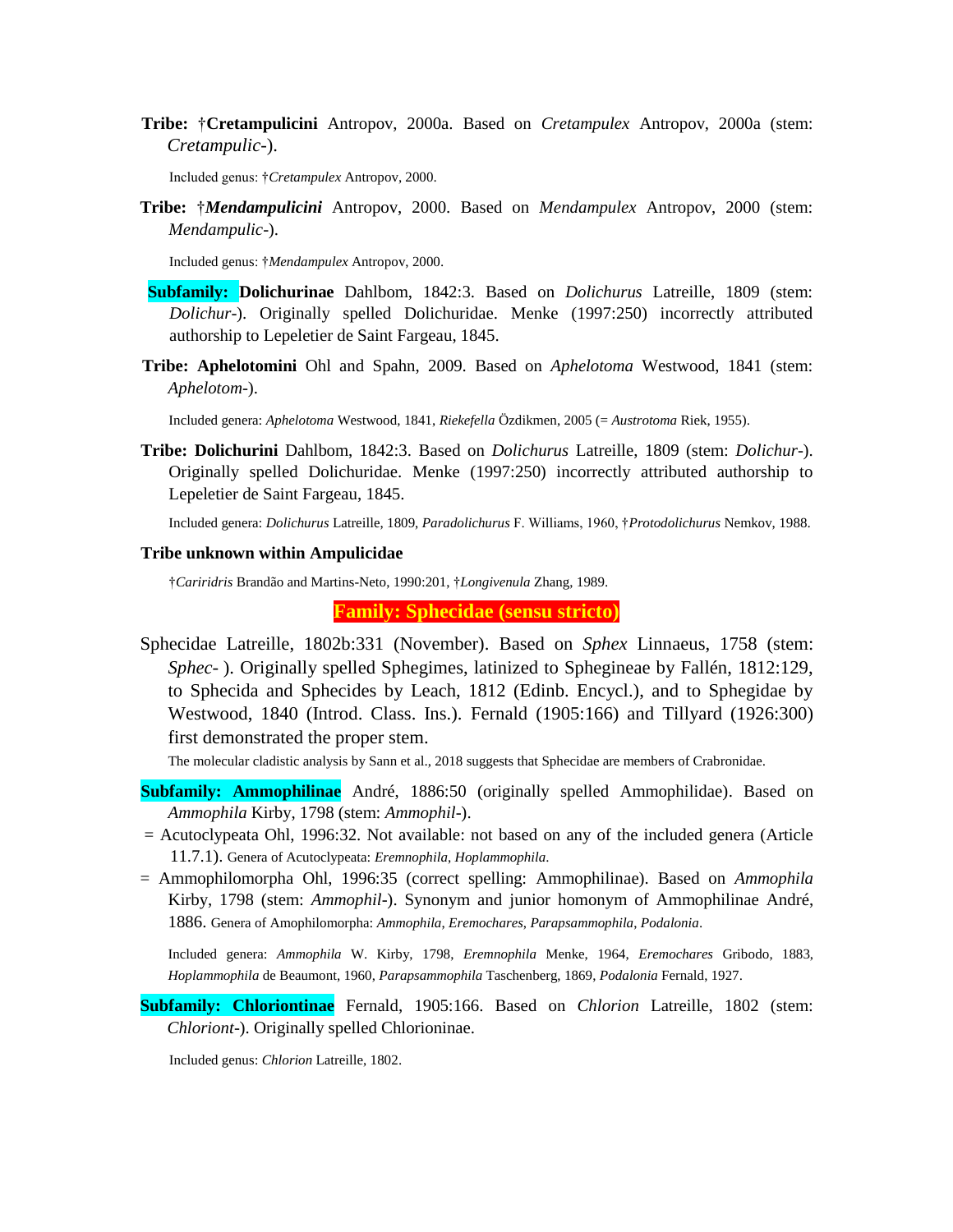- **Subfamily: Sceliphrinae** Ashmead, 1899:349 (1815). Based on *Sceliphron* Klug, 1801 (stem: *Sceliphr*-). Originally spelled Sceliphroninae. Menke (1997) retained the name, a junior synonym of Pelopeini Leach, 1815, as valid because of its nearly universal use (Article 40.2.1 of the Code).
- = Pelopoeinae Leach, 1815:150. Based on *Pelopoeus* Latreille, 1802. Originally spelled Pelopaeida.
- = Lutifera Ohl, 1996:19. Not available: not based on any of the included genera (Article 11.7.1). Include Podiini + Sceliphrini.
- **Tribe: Podiini** de Saussure, 1892. Based on *Podium* Fabricius, 1804 (stem: *Podi*-). Originally spelled *Podiites*, latinized to Podiinae by Ashmead, 1899:348.

Included genera: *Dynatus* Lepeletier de Saint Fargeau, 1845, *Penepodium* Menke *in* R. Bohart and Menke, 1976, *Podium* Fabricius, 1804, *Trigonopsis* Perty, 1833.

**Tribe:** †**Protosceliphrini** Antropov, 2014. Based on *Protosceliphron* Antropov, 2014 (stem: Protosceliphr-).

Included genus: †*Protosceliphron* Antropov, 2014

**Tribe: Sceliphrini** Ashmead, 1899 (1815).

Included genera: *Chalybion* Dahlbom, 1843, †*Hoplisidia* Cockerell, 1906, *Sceliphron* Klug, 1801.

**Subfamily: Sphecinae** Latreille, 1802b:331. Based on *Sphex* Linnaeus, 1758.

- = *Sphecinomorpha* Ohl, 1996:24 (correct spelling: *Sphecini*). Based on *Sphex* (stem: *Sphec*-). Synonym and junior homonym of Sphecini Latreille, 1802. Include *Stangeella +* Eusphecinomorpha Ohl, 1996:26 (the latter is not available: not based on any of the included genera; Article 11.7.1).
- **Tribe: Prionychini** Bohart and Menke, 1963:94, 141. Based on *Prionyx* Vander Linden, 1827 (stem: *Prionych*-). Originally spelled Prionyxina.
- = Palmodomorpha Ohl, 1996:29 (correct spelling: Palmodini). Based on *Palmodes* Kohl, 1890 (stem: *Palmod*-). Genera of Palmodomorpha: *Chilosphex*, *Palmodes*.

Included genera: *Chilosphex* Menke *in* R. Bohart and Menke, 1976, *Palmodes* Kohl, 1890, *Prionyx* Vander Linden, 1827.

**Tribe: Sphecini** Latreille, 1802b: 331. Based on *Sphex* Linnaeus, 1758.

- = Ammobiini Krombein *in* Krombein and Burks, 1967. Based on *Ammobia* Billberg, 1820, a junior synonym of *Sphex* (stem: *Ammobi-*). A junior homonym of Ammobiini Desbrochers des Loges, 1903 (which is a synonym of Opatrini Brullé, 1832), a tribe in Tenebrionidae.
- = Eusphecinomorpha Ohl, 1996:26. Not available: not based on any of the included genera (Article 11.7.1). Include Ohl's Sphecini + Ammophilini.

Included genera: *Isodontia* Patton, 1880*, Sphex* Linnaeus, 1758.

**Tribe: Stangeellini** Bohart and Menke, 1976:87. Based on *Stangeella* Menke, 1962 (stem: *Stangeell*-).

Included genus: *Stangeella* Menke, 1962.

**Family: Crabronidae**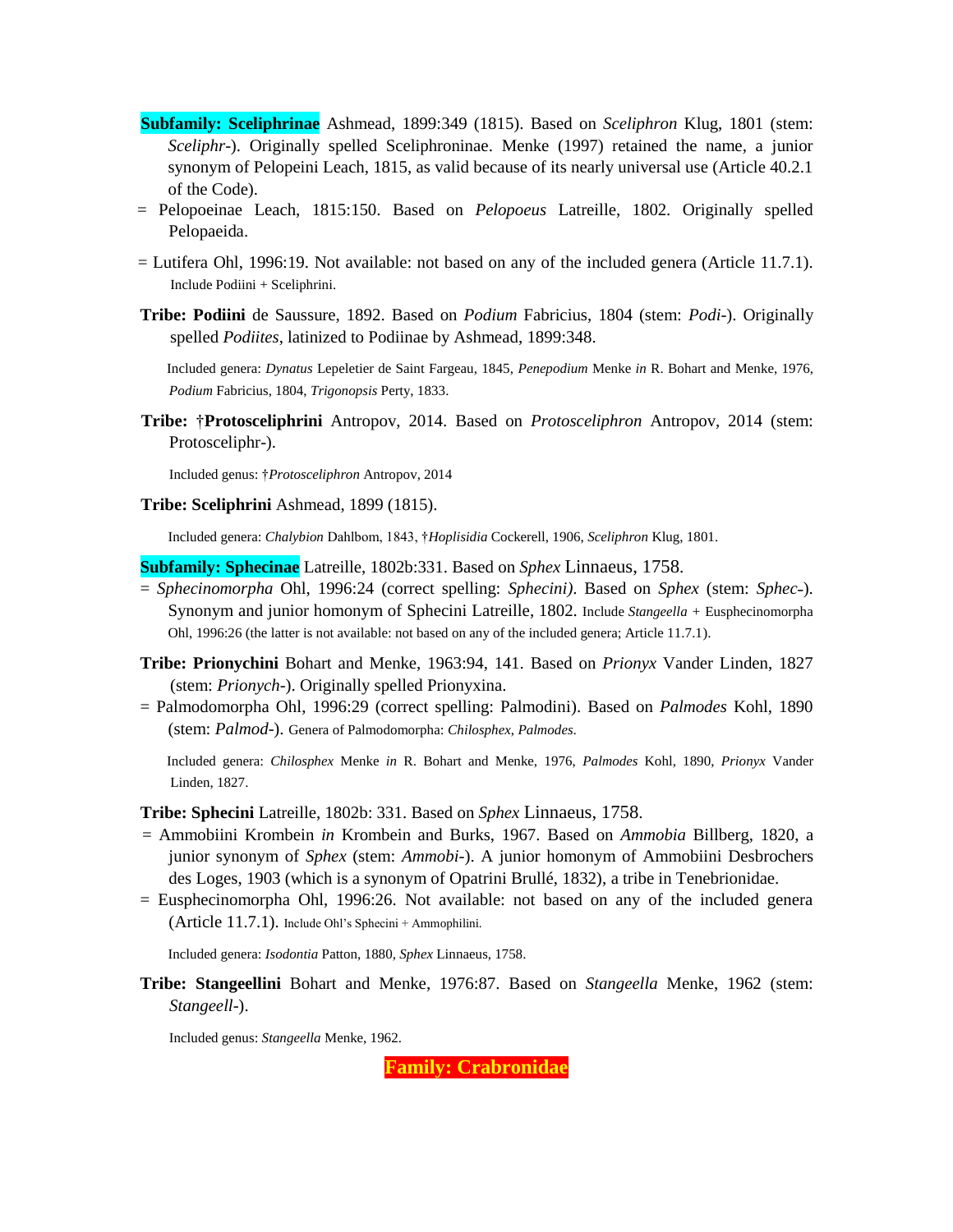- Crabronidae Latreille, 1802b:340. Based on *Crabro* Fabricius, 1775 (stem: *Crabron*-). Originally spelled Crabronites, latinized to Crabronida by Leach, 1812 (Edinb. Encycl.). Four other names of Latreille (1802b) were available for this family, but Acloque (1897:80) used Crabronidi acting as first reviser.
- = Thyreopidae J.Ch. Bradley, 1919a:69. Based on *Thyreopus* Lepeletier de Saint Fargeau and Brullé, 1835 (stem : *Thyreop-*). Omitted from Menke, 1997.
- **Subfamily: Astatinae** Lepeletier de Saint Fargeau, 1845:231. Based on *Astata* Latreille, 1796 (stem: *Astat* -). Originally spelled Astatites, latinized to Astati by de Saussure, 1867:65.
- = Diploplectrini W. Fox, 1894:302. Based on *Diploplectron* W. Fox, 1893 (stem: *Diploplectr-*).
- = Dimorphini Brues and Melander, 1932:503. Based on *Dimorpha* Panzer, 1806 (stem: *Dimorph*-)
- **Tribe: Astatini** Lepeletier de Saint Fargeau, 1845:231. Based on *Astata* Latreille, 1796 (stem: *Astat* -). Originally spelled Astatites, latinized to Astati by de Saussure, 1867:65.

Included genera: *Astata* Latreille, 1796 (= *Dimorpha* Panzer, 1806)*, Diploplectron* W. Fox, 1893, *Dryudella* Spinola, 1843, *Uniplectron* F. Parker, 1966*.*

**Tribe: Cretastatini** B. Rosa and Melo, 2021:8. Based on *Cretastatus* B. Rosa and Melo, 2021:9 (stem *Astat-*).

Included genus: **†***Cretastatus* B. Rosa and Melo, 2021:9.

- **Subfamily: Bembicinae** Latreille, 1802b:365. Based on *Bembex* Fabricius, 1777 [correctly *Bembix* Fabricius, 1775] (stem: *Bembi*-). Originally spelled Bembiciles, latinized to Bembecinae by Fallén, 1813.
- **Tribe: Alyssontini** Dalla Torre, 1897:562. Based on *Alysson* Panzer, 1806 (stem: *Alyssont*-). Originally spelled Alysoninae, based on *Alyson* Jurine, 1807.

Included genera: *Alysson* Panzer, 1806, *Analysson* Krombein, 1985, *Didineis* Wesmael, 1852.

- **Tribe: Bembicini** Latreille, 1802 b:365. Based on *Bembex* Fabricius, 1777 [correctly *Bembix* Fabricius, 1775] (stem: *Bembi*-).
- **Subtribe: Bembicina** Latreille, 1802b:365. Based on *Bembex* Fabricius, 1777 [correctly *Bembix* Fabricius, 1775] (stem: *Bembi*-).

Included genera: *Bembix* Fabricius, 1775, *Bicyrtes* Lepeletier de Saint Fargeau, 1845, *Carlobembix* Willink, 1958, *Editha* J. Parker, 1929, *Hemidula* Burmeister, 1874, *Microbembex* Patton, 1979c, *Rubrica* J. Parker, 1929, *Selman* J. Parker, 1929, *Stictia* Illiger, 1807, *Trichostictia* J. Parker, 1929, *Zyzzyx* Pate, 1937.

**Subtribe: Exeirina** de Dalla Torre, 1897:534. Based on *Exeirus* Shuckard, 1838 (stem: *Exeir*-).

Prentice (1998) recognized the subtribe Clitemnestrina, which is a junior synonym of *Exeirina*, with the following genera included: *Clitemnestra, Olgia, and Exeirus*. I regard this as synonymizing Exeirina with Clitemnestrina and Olgiina.

- = Exirina W. Schulz, 1906:199. Based on *Exirus* W. Schulz, 1906 (stem: *Exir-*). Unjustified emendation of *Exeirina* de Dalla Torrre.
- = Clitemnestrina Nemkov and Lelej, 1996:11. Based on *Clitemnestra* Spinola, 1851 (stem: *Clitemnestr*-). Synonymy resulting from Prentice's classification of 1998.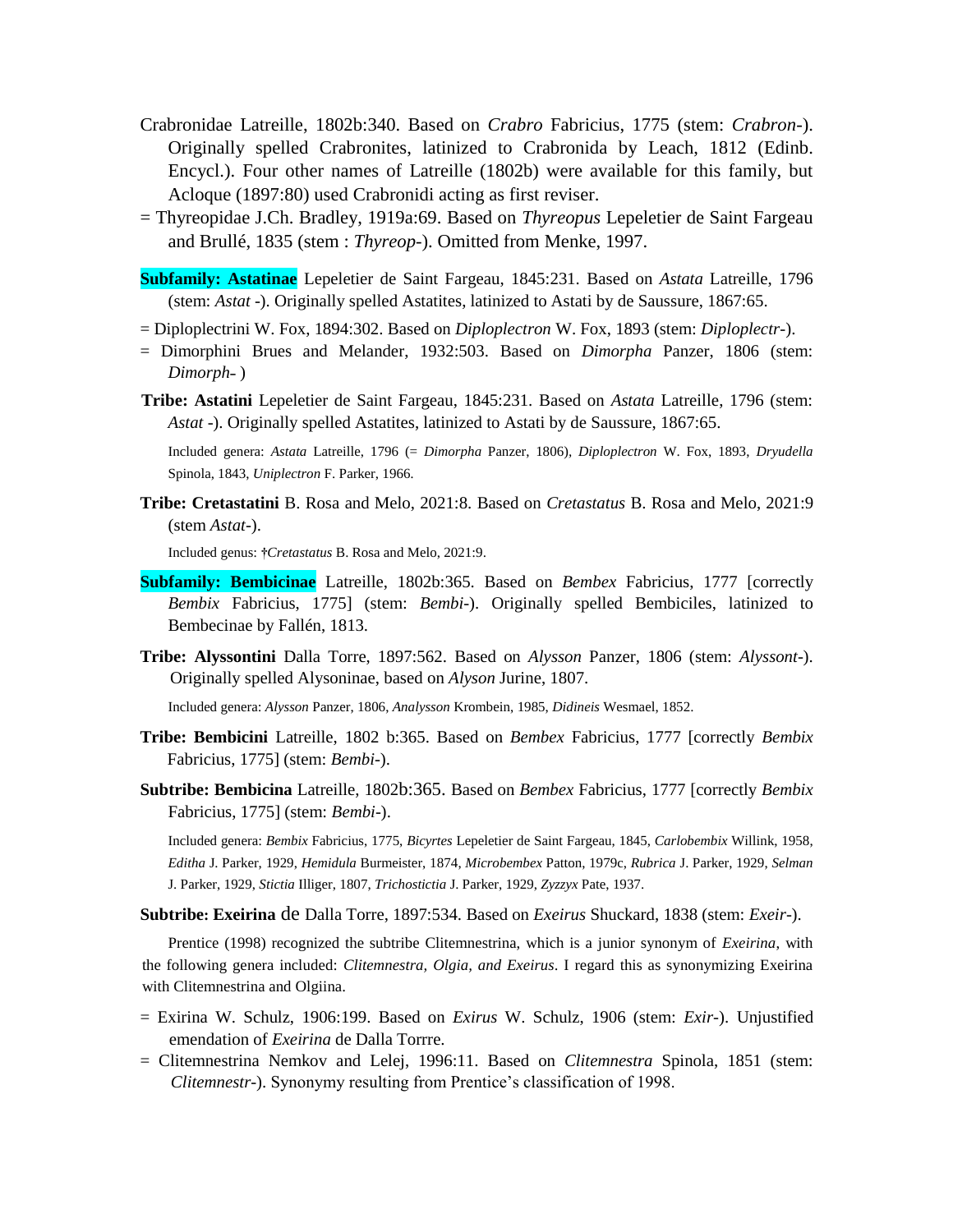- = Olgiina Nemkov and Lelej, 1996:11. Based on *Olgia* Radoszkowski, 1877 (stem: *Olgi*-). Synonymy resulting from Prentice's classification of 1998.
- = Argogorytina Nemkov and Lelej, 1996:11. Based on *Argogorytes* Ashmead, 1899 (stem: *Argogoryt*-). Synonymized with *Exeirina by* Nemkov and Ohl, 2011:39.

Included genera: *Argogorytes* Ashmead, 1899 (= *Malaygorytes* Nemkov, 1999), *Clitemnestra* Spinola, 1851 (= *Ochleroptera* Holmberg, 1903), *Exeirus* Shuckard, 1838, *Neogorytes* R. Bohart *in* R. Bohart and Menke, 1976, *Olgia* Radoszkowski, 1877, *Paraphilanthus* Vardy, 1995.

- **Subtribe: Gorytina** Lepeletier de Saint Fargeau, 1845. Based on *Gorytes* Latreille, 1805 (stem: *Goryt*-). Originally spelled Gorytites, latinized to Gorytinae by Dalla Torre, 1897:535. Spelled Goritini by A. Costa, 1859:3, 26, 53 (Italian vernacular), and Gorytesii by Acloque, 1897:80.
- = Arpactini R. Turner, 1915:67. Based on *Arpactus* Panzer, 1805 (stem: *Arpact*-).
- = Hoplisini Rohwer, 1916:654,656. Based on *Hoplisus* Lepeletier de Saint Fargeau, 1832 (stem: *Hoplis*-).
- = Trichogorytina Nemkov and Pulawski, 2009. Based on *Trichogorytes* Rohwer, 1912 (stem: *Trichogoryt-*)*.* Synonymized with Gorytina by Nemkov and Ohl, 2011:39.

Included genera: *Afrogorytes* Menke, 1967, *Allogorytes* R. Bohart, 2000, *Arigorytes* Rohwer, 1912, *Aroliagorytes* R. Bohart, 2000, *Austrogorytes* R. Bohart, 1967, †*Biamogorytes* Nemkov, 1990*, Eogorytes* R. Bohart *in* Bohart and Menke, 1976, *Epigorytes* R. Bohart, 2000, *Gorytes* Latreille, 1805 (= *Pseudoplisus* Ashmead, 1899, = *Leiogorytes* R. Bohart, 2000), *Hapalomellinus* Ashmead, 1899, *Harpactostigma* Ashmead, 1899, *Harpactus* Shuckard, 1837, *Hoplisoides* Gribodo, 1884, *Lestiphorus* Lepeletier de Saint Fargeau, 1832, *Leurogorytes* R. Bohart, 2000, *Liogorytes* R. Bohart, 1967*, Megistommum* W. Schulz, 1906, *Oryttus* Spinola, 1836, *Psammaecius* Lepeletier de Saint Fargeau, 1832*, Psammaletes* Pate, 1936*, Sagenista* R. Bohart, 1967, *Saygorytes* Nemkov, 2007, *Stenogorytes* Schrottky, 1911 (= *Neoplisus* R. Bohart, 1967*)*, *Stethogorytes* R. Bohart, 2000, *Tretogorytes* R. Bohart, 2000, *Trichogorytes* Rohwer, 1912, *Xerogorytes* R. Bohart *in* Bohart and Menke, 1976.

**Subtribe: Handlirschiina** Nemkov and Lelej, 1996:12. Based on *Handlirschia* Kohl, 1897 (stem: *Handlirschi*-).

Included genera: *Handlirschia* Kohl, 1897, *Pterygorytes* R. Bohart, 1967.

**Subtribe: Spheciina** Nemkov and Ohl, 2011:39. Based on *Sphecius* Dahlbom, 1843 (stem: *Spheci*-).

Included genera: *Ammatomus* A. Costa, 1859, *Kohlia* Handlirsch, 1895, *Sphecius* Dahlbom, 1843, *Tanyoprymnus* Cameron, 1905.

**Subtribe Stictiellina** R. Bohart and Horning, 1971. Based on *Stictiella* Parker, 1917 (stem: *Stictiell*-). Synonymized with Bembicini by R. Bohart and Menke, 1976:534, resurrected as valid tribe by Nemkov and Ohl, 2011:40.

Included genera: *Chilostictia* Gillaspy, 1983, *Glenostictia* Gillaspy *in* Gillaspy, Evans, and Lin, 1962, *Microstictia* Gillaspy, 1963, *Steniolia* Say, 1837, *Stictiella* J. Parker, 1917, *Xerostictia* Gillaspy, 1963.

**Subtribe: Stizina** A. Costa, 1859:2, 4, 55. Based on *Stizus* Latreille, 1802 (stem: *Stiz*-).

Included genera: *Bembecinus* A. Costa, 1859, *Stizoides* Guérin-Méneville, 1844, *Stizus* Latreille, 1802.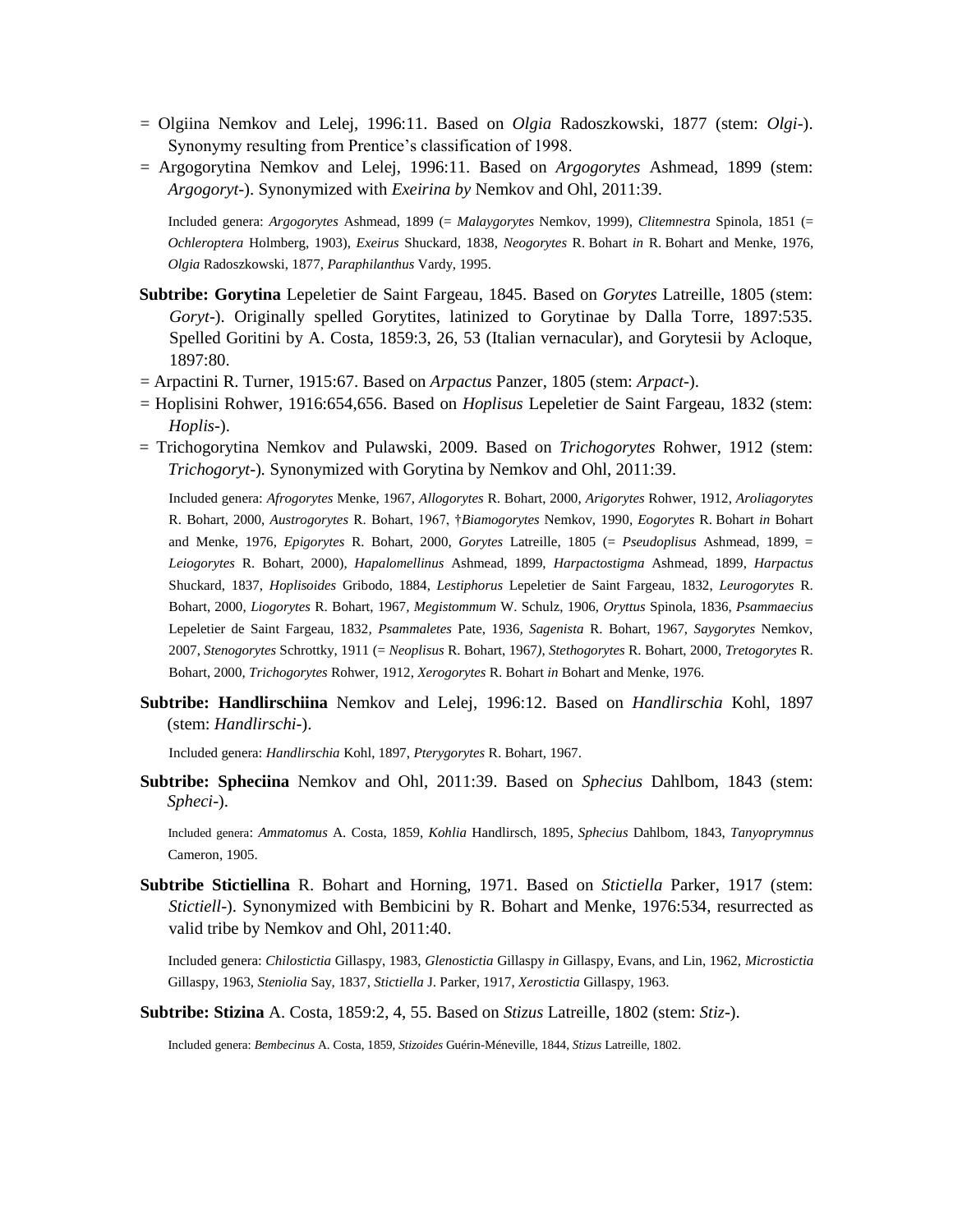**Tribe:** †**Discoscapini** Poinar, 2020:2. Based on *Discoscapa* (stem: *Discoscap˗*). Described as family, but downgraded to tribe within Crabroninae by B. Rosa and Melo, 2021:3

Included genus: *Discoscapa* Poinar, 2020.

- **Tribe: Heliocausini** Handlirsch, 1925:807. Based on *Heliocausus* Kohl, 1892 (stem: *Heliocaus*-). Included genera: *Acanthocausus* Fritz and Toro, 1977, *Heliocausus* Kohl, 1892, *Tiguipa* Fritz and Toro, 1976.
- **Tribe: Nyssonini** Latreille, 1804:180. Based on *Nysson* Latreille, 1802 (stem: *Nyssont*-, ruled to be *Nysson*- by International Commission on Zoological Nomenclature, 1979, Opinion 1115). Originally spelled Nyssonii, corrected to Nyssoninae by Dalla Torre, 1897:566.
- **Subtribe: Nurseina** Nemkov and Lelej, 2013. Based on *Nursea* Cameron, 1902 (stem: *Nurse*-). Included genera: *Nippononysson* Yasumatsu and Maidl, 1936, *Nursea* Cameron, 1902,
- **Subtribe: Nyssonina** Latreille, 1804:180. Based on *Nysson* Latreille, 1802 (stem: *Nyssont*-, ruled to be *Nysson*- by International Commission on Zoological Nomenclature, 1979, Opinion 1115). Originally spelled Nyssonii, corrected to Nyssoninae by Dalla Torre, 1897:566.

Included genera: *Acanthostethus* Smith, 1869, *Antomartinezius* Fritz, 1955, *Brachystegus* A. Costa, 1859, *Cresson* Pate, 1938, *Epinysson* Pate, 1935, *Foxia* Ashmead, 1898, *Hovanysson* Arnold, 1945, *Hyponysson* Cresson, 1882, *Idionysson* Pate, 1940, *Losada* Pate, 1940, *Metanysson* Ashmead, 1899, *Neonysson* R. Bohart, 1968, *Nysson* Latreille, [1802] (= *Synnevrus* A. Costa, 1859), *Perisson* Pate, 1938, *Zanysson* Rohwer, 1921.

**Tribe: †Megaroliini** B. Rosa and Melo, 2021:12. Based on *Megarolium* B. Rosa and Melo, 2021:13 (stem: *Megaroli-*).

Included genus: †*Megarolium* B. Rosa and Melo, 2021:13.

**Tribe: †Pristinopterini** B. Rosa and Melo, 2021:14. Based on *Pristinopterus* B. Rosa and Melo, 2021:15 (stem: *Pristinopter-*).

Included genus: †*Pristinopterus* B. Rosa and Melo, 2021:15.

- **Subfamily: Crabroninae** Latreille, 1802. Based on *Crabro* Fabricius, 1775 (stem: *Crabron*-). Originally spelled Crabronites.
- **Tribe: Bothynostethini** W. Fox, 1894:302. Based on *Bothynostethus* Kohl, 1884 (stem: *Bothynosteth*-).
- **Subtribe: Bothynostethina** W. Fox, 1894. Based on *Bothynostethus* Kohl, 1894 (stem: *Bothynosteth*-).

Included genera: *Bothynostethus* Kohl, 1894, *Sanaviron* Vardy, 1987, *Willinkiella* Menke, 1968.

**Subtribe: Scapheutina** Menke, 1968:91. Based on *Scapheutes* Handlirsch, 1887 (stem: *Scapheut*-).

Included genera: *Bohartella* Menke, 1968, *Scapheutes* Handlirsch, 1887.

- **Tribe: Crabronini** Latreille, 1802. Based on *Crabro* Fabricius, 1775 (stem: *Crabron*-). Originally spelled Crabronites.
- **Subtribe: Anacrabronina** Ashmead, 1899:163. Based on *Anacrabro* Packard, 1866 (stem: *Anacrabron*-).
- = Karossiina Pate, 1936:151. Based on *Karossia* Arnold, 1929 (stem: *Karossi*-).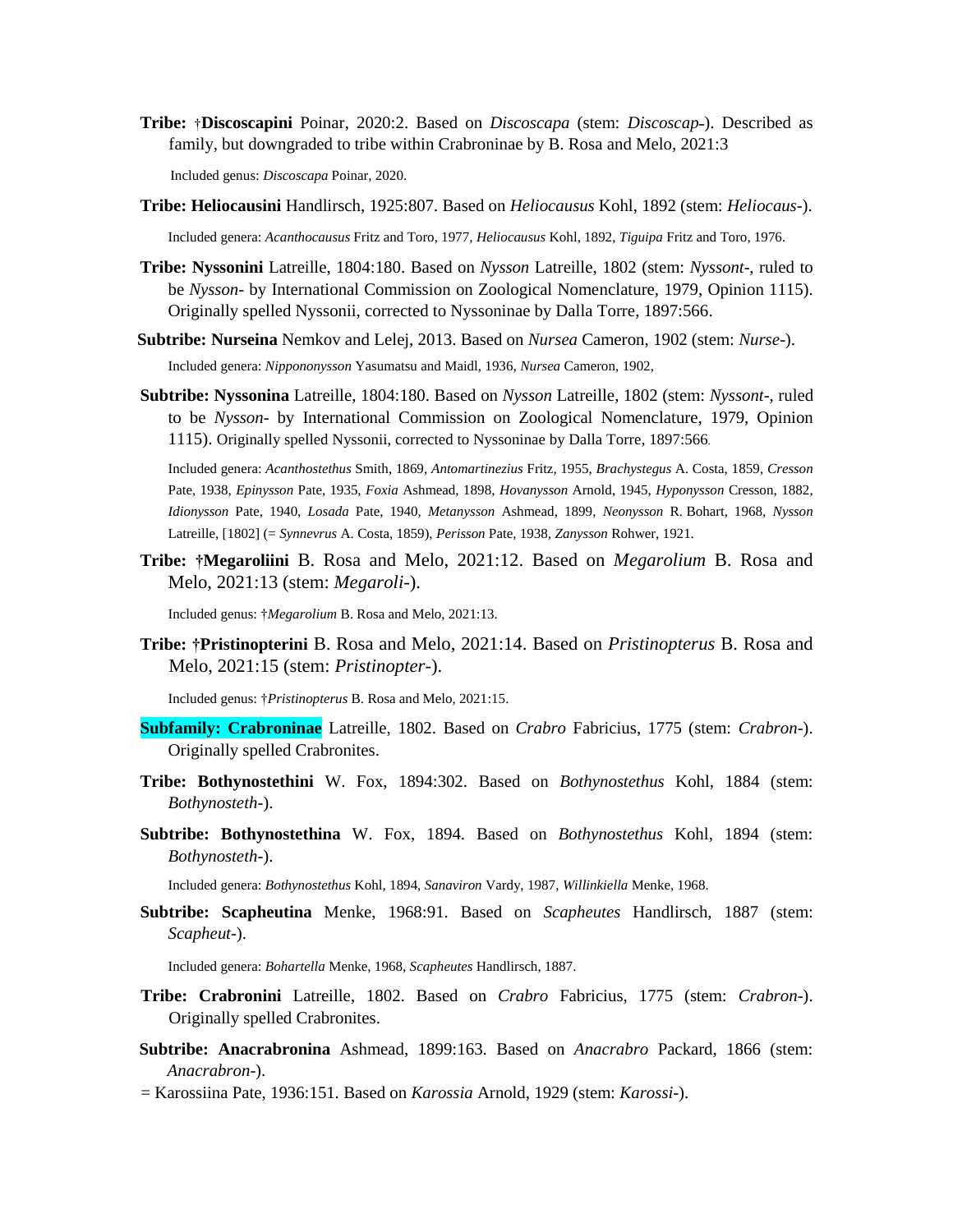Included genera: *Anacrabro* Packard, 1866, *Encopognathus* Kohl, 1897, *Entomocrabro* Kohl, 1905, *Entomognathus* Dahlbom, 1844.

#### **Subtribe: Crabronina** Latreille, 1802.

- = Lindeniina Ashmead, 1899:163. Based on *Lindenius* Lepeletier de Saint Fargeau and Brullé, 1834 (stem: *Lindeni*-).
- = Thyreopodina Ashmead, 1899:164. Based on *Thyreopus* Lepeletier de Saint Fargeauand Brullé, 1845(stem: *Thyreopod*-). Originally spelled Thyreopinae. Thyreocopidae of Strickland, 1947:127 is probably a misspelling.
- = Rhopalina Ashmead, 1899:164. Based on *Rhopalum* Stephens, 1829 (stem: *Rhopal*-). Junior homonym of Rhopalidae Amyot and Serville, 1843, based on *Rhopalus* Schilling, 1827 (Heteroptera).
- = Soleniina Bradley, 1926:1029. Based on *Solenius* Lepeletier de Saint Fargeau and Brullé, 1835 (stem: *Soleni*- ).
- = Pemphilidina Pate, 1935:246. Based on *Pemphilis* Risso, 1826 (stem: *Pemphilid*-). Originally spelled Pemphilidae.

Included genera: *Alinia* Antropov, 1993, *Arnoldita* Pate, 1948, *Chimila* Pate, 1944, *Chimiloides* Leclercq, 1951, *Crabro* Fabricius, 1775, *Crorhopalum* Tsuneki, 1984, *Crossocerus* Lepeletier de Saint Fargeau and Brullé, 1835 (= *Towada* Tsuneki, 1970), *Dasyproctus* Lepeletier de Saint Fargeau and Brullé, 1835, *Echucoides* Leclercq, 1957, *Ectemnius* Dahlbom, 1845 (= *Spadicocrabro* Tsuneki, 1990), *Enoplolindenius* Rohwer, 1911, *Eupliloides* Pate, 1946, *Foxita* Pate, 1942 ( = *Taruma* Pate, 1944), *Hingstoniola* Turner and Waterston, 1926*, Holcorhopalum* Cameron, 1904, *Huacrabro* Leclercq, 2000, *Huavea* Pate, 1948, *Isorhopalum* Leclercq, 1963, *Krombeinictus* Leclercq, 1996, *Leclercqia* Tsuneki, 1968, *Lecrenierus* Leclercq, 1977, *Lestica* Billberg, 1820, *Lindenius* Lepeletier de Saint Fargeau and Brullé, 1835, *Minicrabro* Leclercq, 2003, *Moniaecera* Ashmead, 1899, *Neodasyproctus* Arnold, 1926, *Notocrabro* Leclercq, 1951, *Odontocrabro* Tsuneki, 1971, *Pae* Pate, 1944 (= *Lamocrabro* Leclercq, 1951), *Papurus* Tsuneki, 1983, *Parataruma* Kimsey, 1982, *Pericrabro* Leclercq, 1954, *Piyuma* Pate, 1944b, *Piyumoides* Leclercq, 1963, *Podagritoides* Leclercq, 1957, *Podagritus* Spinola, 1851, *Pseudoturneria* Leclercq, 1954, *Quexua* Pate, 1942, *Rhopalum* Stephens, 1829, *Tracheliodes* A. Morawitz, 1866, *Tsunekiola* Antropov, 1986, *Vechtia* Pate, 1944, *Williamsita* Pate, 1947, *Zutrhopalum* Leclercq, 1998.

**Tribe: Larrini** Latreille, 1810:289, 438. Based on *Larra* Fabricius, 1793 (stem: *Larr*-).

- = Larradini de Saussure, 1892:471. Based on *Larrada* F. Smith, 1856 (stem: *Larrad*-).
- **Subtribe: Gastrosericina** André, 1886:51. Based on *Gastrosericus* Spinola, 1838 (stem: *Gastroseric*-). Originally spelled Gasterosericidae, corrected to Gastrosericidae by André, 1888:211.
- **=** Tachytina G. Bohart, 1951:945. Based on *Tachytes* Panzer, 1806 (stem: *Tachyt*-).

Included genera: *Gastrosericus* Spinola, 1839, *Holotachysphex* de Beaumont, 1940*, Kohliella* Brauns, 1910, *Larropsis* Patton, 1892, *Parapiagetia* Kohl, 1897, *Prosopigastra* A. Costa, 1867, *Tachysphex* Kohl, 1883, *Tachytella* Brauns, 1906, *Tachytes* Panzer, 1806*.*

**Subtribe: Larrina** Latreille, 1810. Based on *Larra* Fabricius, 1793 (stem: *Larr*-).

Included genera: *Dalara* Ritsema, 1884, *Dicranorhina* Shuckard, 1840, *Larra* Fabricius, 1793, *Liris* Fabricius, 1804, *Megalara* Kimsey and Ohl, 2012, *Paraliris* Kohl, 1884.

**Tribe: Miscophini** W. Fox, 1894:302. Based on *Miscophus* Jurine, 1807 (stem: *Miscoph*-). = Lyrodini W. Fox, 1895:302. Based on *Lyroda* Say, 1837 (stem: *Lyrod*-).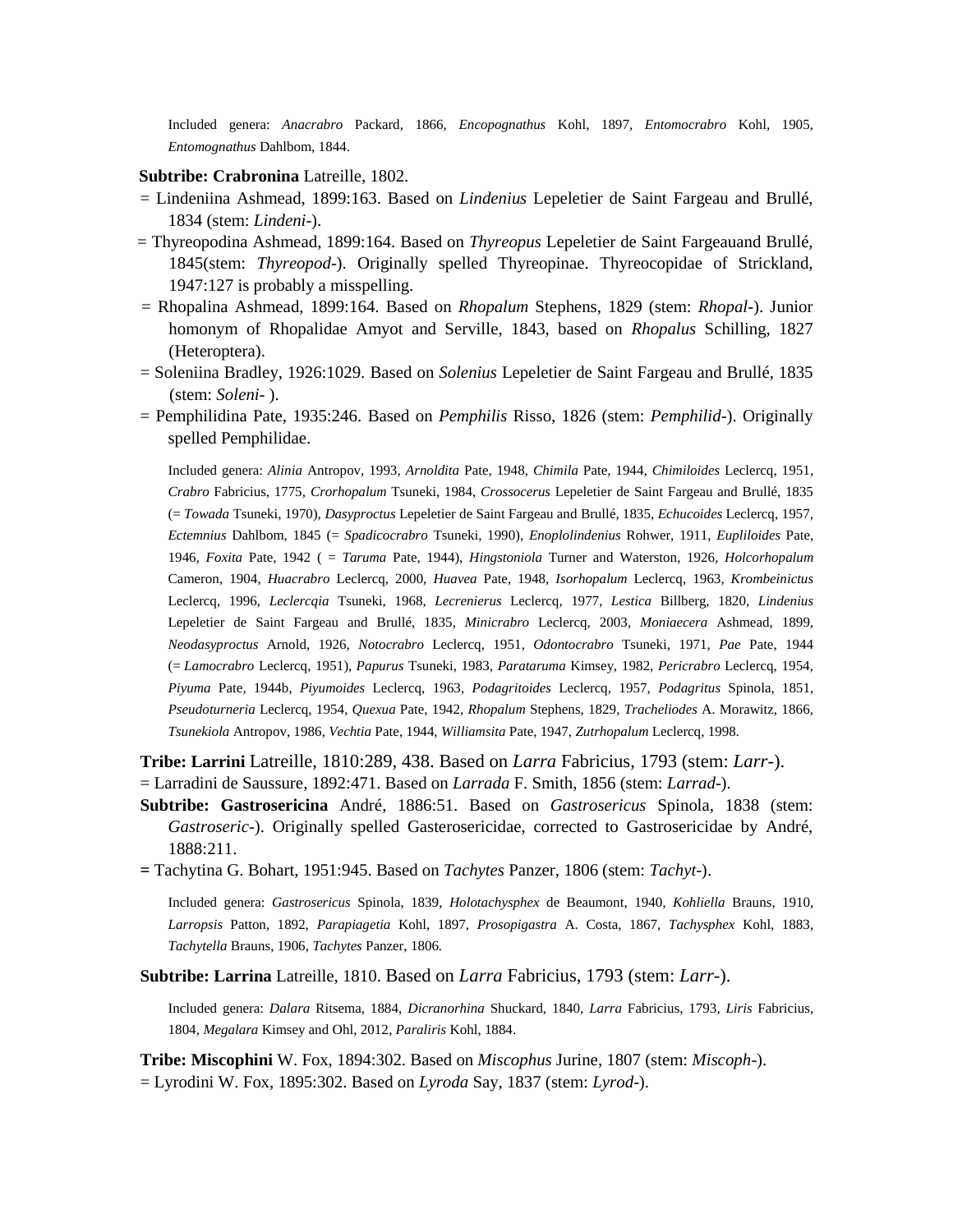- = Sericophorini Dalla Torre, 1897:577. Based on *Sericophorus* F. Smith, 1851 (stem: *Sericophor*˗).
- = Nitelini Dalla Torre, 1897:697. Based on *Nitela* Latreille, 1809 (stem: *Nitel*-).
- = Paranyssontini R. Turner, 1914:337. Based on *Paranysson* Guérin-Méneville, 1844 (stem: *Paranyssont*-). Originally spelled Paranyssoninae*.*

Included genera: *Aha* Menke, 1977, *Auchenophorus* R. Turner, 1907, *Larrissa* Pulawski, 2012, *Larrisson* Menke, 1967, *Lyroda* Say, 1837, *Miscophoidellus* Menke *in* Bohart and Menke, 1976, *Miscophoides* Brauns *in* Kohl, 1897, *Miscophus* Jurine, 1807, *Namiscophus* Lomholdt, 1985, *Nitela* Latreille, 1809, *Paranysson* Guérin-Méneville, 1844, *Plenoculus* W. Fox, 1893, *Saliostethoides* Arnold, 1924, *Saliostethus* Brauns *in* Kohl, 1897, *Sericophorus* F. Smith, 1851, *Solierella* Spinola, 1851, *Sphodrotes* Kohl, 1889*.*

**Tribe: Oxybelini** Leach, 1815:152. Based on *Oxybelus* Latreille, 1796 (stem: *Oxybel*-). Originally spelled Oxybellida.

Included genera: *Belarnoldus* Antropov, 2007, *Belokohlus* Antropov, 2007, *Belomicrinus* Antropov, 2000, *Belomicroides* Kohl, 1899, *Belomicrus* A. Costa, 1871, *Brimocelus* Arnold, 1927, *Enchemicrum* Pate, 1929, *Gessus* Antropov, 2001, *Guichardus* Antropov, 2007, *Minimicroides* Antropov, 2000, *Nototis* Arnold, 1927, *Oxybelomorpha* Brauns, 1897, *Oxybelus* Latreille, 1797, *Pseudomicroides* Antropov**,** 2001, *Wojus* Antropov, 1999.

- **Tribe: Palarini** Schrottky, 1909:249. Based on *Palarus* Latreille, 1802 (stem: *Palar*-). Originally spelled Palaridae. Also used by Ruiz Pereira, 1924:102.
- = Palarini Börner, 1919:185. Based on *Palarus* Latreille, 1802 (stem: *Palar*-).
- = Mesopalarini Lomholdt, 1985:22. Based on *Mesopalarus* Brauns, 1899 (stem: *Mesopalar*-). Synonymized with Palarini by Pulawski and Prentice (2008:311).

Included genera: *Mesopalarus* Brauns, 1899, *Palarus* Latreille, 1802.

**Tribe:** †**Protomicroidini** Antropov, 2010b:66. Based on *Protomicroides* Antropov, 2010 (stem: *Protomicroid*-).

Included genus: †*Protomicroides* Antropov, 2010b and 2010c.

- **Tribe: Trypoxylini** Lepeletier de Saint Fargeau, 1845:224. Based on *Trypoxylon* Latreille, 1796 (stem: *Trypoxyl*- ). Originally spelled Trypoxylites, latinized to Trypoxylidae by Thomson, 1870:207, and incorrectly to Trypoxylonidae in subsequent publications.
- **=** Pisini Ashmead, 1899:241 (originally spelled Pisoninae). Based on *Pison* Jurine, 1808, Greek for pea, and also one of the rivers in the Garden of Eden (stem: *Pis*-). May have been based on the Roman family name *Pison*, in which case the stem would be *Pison-.*

Included genera: *Aulacophilinus* Lomholdt, 1980, *Aulacophilus* F. Smith, 1869, *Entomopison* Menke, 1968, †*Eopison* Nel, 2005, †*Megapison* Zhang, 1989, *Pison* Jurine *in* Spinola, 1808, *Pisonopsis* W. Fox, 1893, *Pisoxylon* Menke, 1968, *Trypoxylon* Latreille, 1796*.*

**Subfamily: Dinetinae** W. Fox, 1895:305. Based on *Dinetus* Panzer, 1806 (stem: *Dinet*-).

Included genus: *Dinetus* Panzer, 1806.

**Subfamily: Eremiaspheciinae** Menke, 1967:148. Based on *Eremiasphecium* Kohl, 1897 (stem: *Eremiaspheci*-). Originally treated as tribe *Eremiaspheciini.*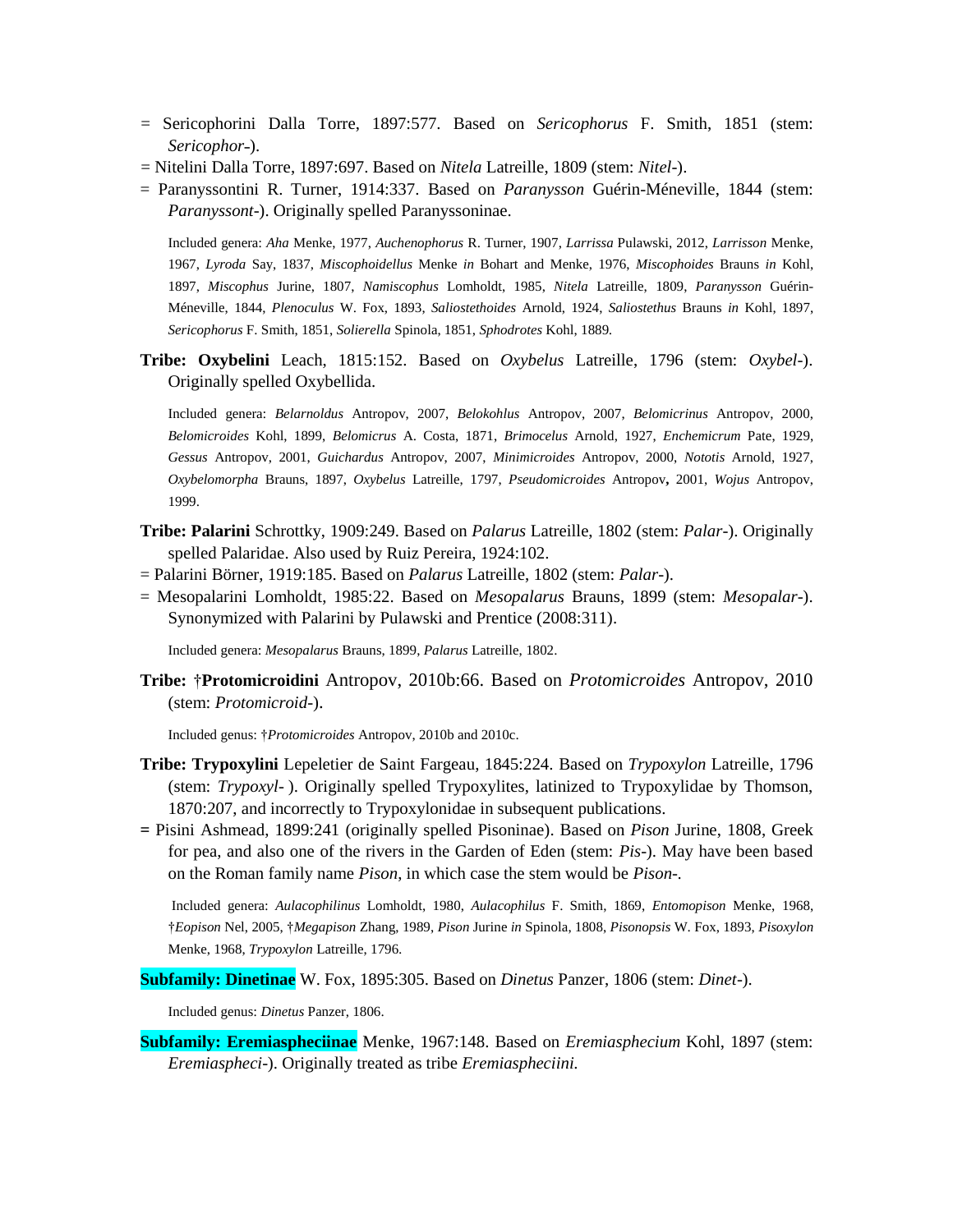Tribe: **Eremiaspheciini Menke, 1967.** Based on *Eremiasphecium* Kohl, 1897 (stem: *Eremiaspheci*-).

Included genera: **†***Ammosphecium* B. Rosa and Melo, 2021, *Eremiasphecium* Kohl, 1897 (= *Taukumia* Kazenas, 1991, = *Xanthosphecium* Simon Thomas, 1994).

**Tribe: Laphyragogini** R. Bohart and Menke, 1976:217. Based on *Laphyragogus* Kohl, 1889 (stem: *Laphyragog*- ).

Included genus: *Laphyragogus* Kohl, 1889.

- **Subfamily: Mellininae** Latreille, 1802b:337. Based on *Mellinus* Fabricius, 1790 (stem: *Mellin*-). Originally spelled Melliniores, latinized to Mellinii by Fallén, 1812:130.
- **Tribe: Mellinini** Latreille, 1802. Based on *Mellinus* Fabricius, 1790 (stem: *Mellin*-).

Included genus: *Mellinus* Fabricius, 1790 (= *Trachogorytes* R. Bohart, 2000**)**.

- **Tribe: Xenosphecini** F. Parker, 1966:195. Based on *Xenosphex* F. Williams, 1954 (stem: *Xenosphec*-).
- *=* Xenosphecini R. Bohart and Menke, 1976:437. Based on *Xenosphex* F. Williams, 1794 (stem: *Xenosphec*-).

Included genus: *Xenosphex* F. Williams, 1954.

- **Subfamily: Pemphredoninae** Dahlbom, 1835:2, 6, 8. Based on *Pemphredon* Latreille, 1796 (stem: *Pemphredon*-). Nomen protectum (Article 23.9). Originally spelled Pemphedronides, corrected to Pemphredonides in Isis von Oken, 1836, Heft 4:col. 288, and spelled Pemphredonidae by Dahlbom, 1842:1.
- = Cemoninae Fallén, 1812:131. Based on *Cemonus* Panzer, 1806 (stem: *Cemon*-), a junior synonym of *Pemphredon*. Nomen oblitum (Article 23.9). Originally spelled Cemonii. Not listed by Menke, 1997.
- **Tribe: Entomosericini** Dalla Torre, 1897:557. Based on *Entomosericus* Dahlbom, 1845 (stem: *Entomoseric*-).

Included genus: *Entomosericus* Dahlbom, 1845.

**Tribe: Odontosphecini** Menke, 1967:144. Based on *Odontosphex* Arnold, 1951 (stem: *Odontosphec*-).

Included genus: *Odontosphex* Arnold, 1951.

**Tribe:** †**Palangini** Antropov, 2011b:235. Based on *Palanga* Budrys, 1993 (stem: Palang-).

Included genus: †*Palanga* Budrys, 1993*.*

- **Tribe: Pemphredonini** Dahlbom, 1835:2, 6, 8. Based on *Pemphredon* Latreille, 1796 (stem: *Pemphredon*-).
- **Subtribe: Ammoplanina** Evans, 1959:182, 189. Based on *Ammoplanus* Giraud, 1869 (stem: *Ammoplan*-).

Included genera: *Ammoplanellus* Gussakovskij, 1931, *Ammoplanops* Gussakovskij, 1931, *Ammoplanus* Giraud, 1869, *Ammostigmus* Antropov, 2010, *Mohavena* Pate, 1939, *Parammoplanus* Pate, 1939, *Protostigmus* Turner, 1918 (= *Anomiopteryx* Gussakovskij, 1935), *Pulverro* Pate, 1937, *Riparena* Pate, 1939, Timberlakena Pate, 1939.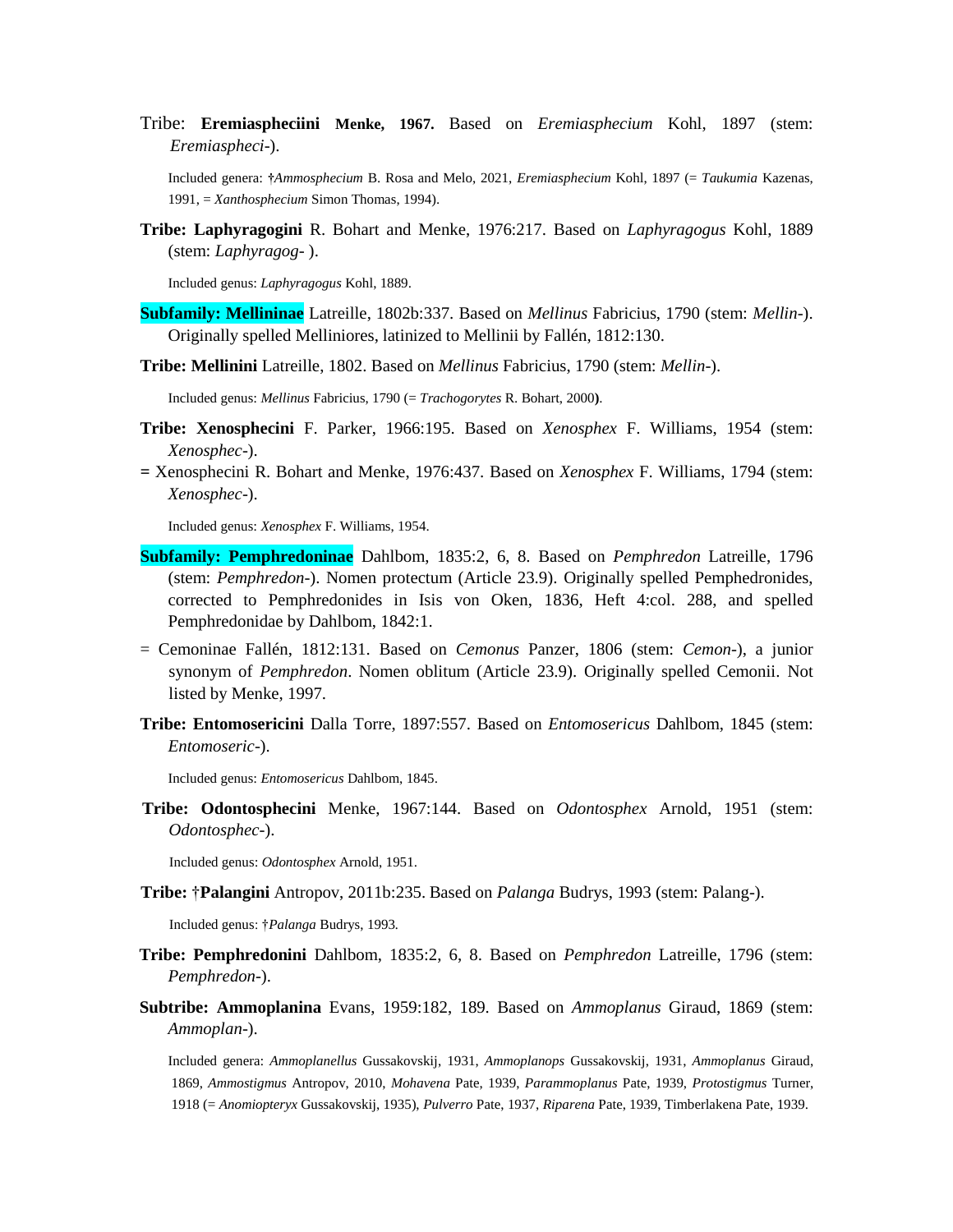**Subtribe: Pemphredonina** Dahlbom, 1835. Based on *Pemphredon* Latreille, 1796 (stem: *Pemphredon*-).

Included genera: †*Cretoecus* Budrys, 1993, *Diodontus* Curtis, 1834, †*Eopinoecus* Budrys, 1993, †*Eoxyloecus* Budrys, 1993, †*Iwestia* Rasnitsyn and Jarzembowski *in* Rasnitsyn, Jarzembowski, and Ross, 1998, †*Palarpactophilus* Ohl and Bennett, 2009, *Passaloecus* Shuckard, 1837, *Pemphredon* (= †*Sinostigma* Hong, 1984), †*Pittoecus* Evans, 1973, *Polemistus* de Saussure, 1892, †*Prolemistus* Antropov, 2000, †*Rovnoecus* Antropov, 2009, †*Succinoecus* Budrys, 1883.

**Subtribe: Spilomenina** Menke, 1989:740. Based on *Spilomena* Shuckard, 1838 (stem: *Spilomen˗*).

Included genera: *Arpactophilus* F. Smith, 1863, †*Cretospilomena* Antropov, 2000, †*Lisponema* Evans, †*Menopsila* Bennett, Perrichot, and Engel, 2014 (tribal assignment according to A.V. Antropov, pers. comm. of 29 Dec 2014), *Microstigmus* Ducke, 1907, †*Plisomena* Antropov, 2014, †*Psolimena* Antropov, 2000, *Spilomena* Shuckard, 1838, *Xysma* Pate, 1937.

**Subtribe: Stigmina** R. Bohart and Menke, 1976:175, 185. Based on *Stigmus* Panzer, 1804 (stem: *Stigm*-).

Included genera: *Allostigmus* Melo and Naumann, 1999*, Araucastigmus* Finnamore, 1995, *Aykhustigmus* Finnamore, 1995, *Ceratostigmus* Melo and Naumann, 1999, *Carinostigmus* Tsuneki, 1954, *Incastigmus* Finnamore, 1995, *Llaqhastigmus* Finnamore, 1995, *Paracrabro* Turner, 1907, *Parastigmus* Antropov, 1992, *Stigmus* Panzer, 1804, *Tzustigmus* Finnamore, 1995.

**Genus that cannot be confidently placed in Spilomenina or Stigmina:** *Colmepsiterona* Cockx and Mc Keller, 2018.

**Tribe: Psenini** A. Costa, 1858:4, 21. Based on *Psen* Latreille, 1796 (stem: *Psen*-).

- **=** Mimesini E. Saunders, 1880:261. Based on *Mimesa* Shuckard, 1837 (stem: *Mimes*-). Originally spelled Mimesidae.
- = Psenulini Gittins, 1969:50. Based on *Psenulus* Kohl, 1897 (stem: *Psenul*-). Originally spelled Psenuli.
- **Subtribe: Helosericina** B. Rosa and Melo, 2021:18. Based on *Helosericus* B. Rosa and Melo, 2021:19 (stem: *Heloseric*-).
- **Subtribe: Odontosericina** B. Rosa and Melo, 2021:16. Based on *Odontosericus* B. Rosa and Melo, 2021:17 (stem: *Odontoseric*-).

Included genus: *Odontosericus* B. Rosa and Melo, 2021:17.

**Subtribe: Psenina** A. Costa, 1858:4, 21. Based on *Psen* Latreille, 1796 (stem: *Psen*-).

Included genera: *Ammopsen* Krombein, 1959, *Deinomimesa* Perkins, 1899, †*Eomimesa* Budrys, 1993, *Lithium* Finnamore, 1987, *Mimesa* Shuckard, 1937, *Mimumesa* Malloch, 1933, *Nesomimesa* R. Perkins, 1899, *Odontopsen* Tsuneki, 1964, *Pluto* Pate, 1937, †*Pristopsen* B. Rosa and Melo, 2021, *Psen* Latreille, 1796, *Pseneo* Malloch, 1933, *Psenulus* Kohl, 1897, †*Tytthopsen* Antropov, 2014.

**Tribe:** †**Rasnitsynapini** Antropov, 2011b:230. Based on *Rasnitsynapus* Antropov, 2011 (stem: *Rasnitsynap*-).

Included genus: †*Rasnitsynapus* Antropov, 2011:232.

**Subfamily: Philanthinae** Latreille, 1802b:365. Based on *Philanthus* Fabricius, 1790 (stem: *Philanth*-). Originally spelled Philanthores, spelled *Philanthoidae* by Agassiz, 1847:284.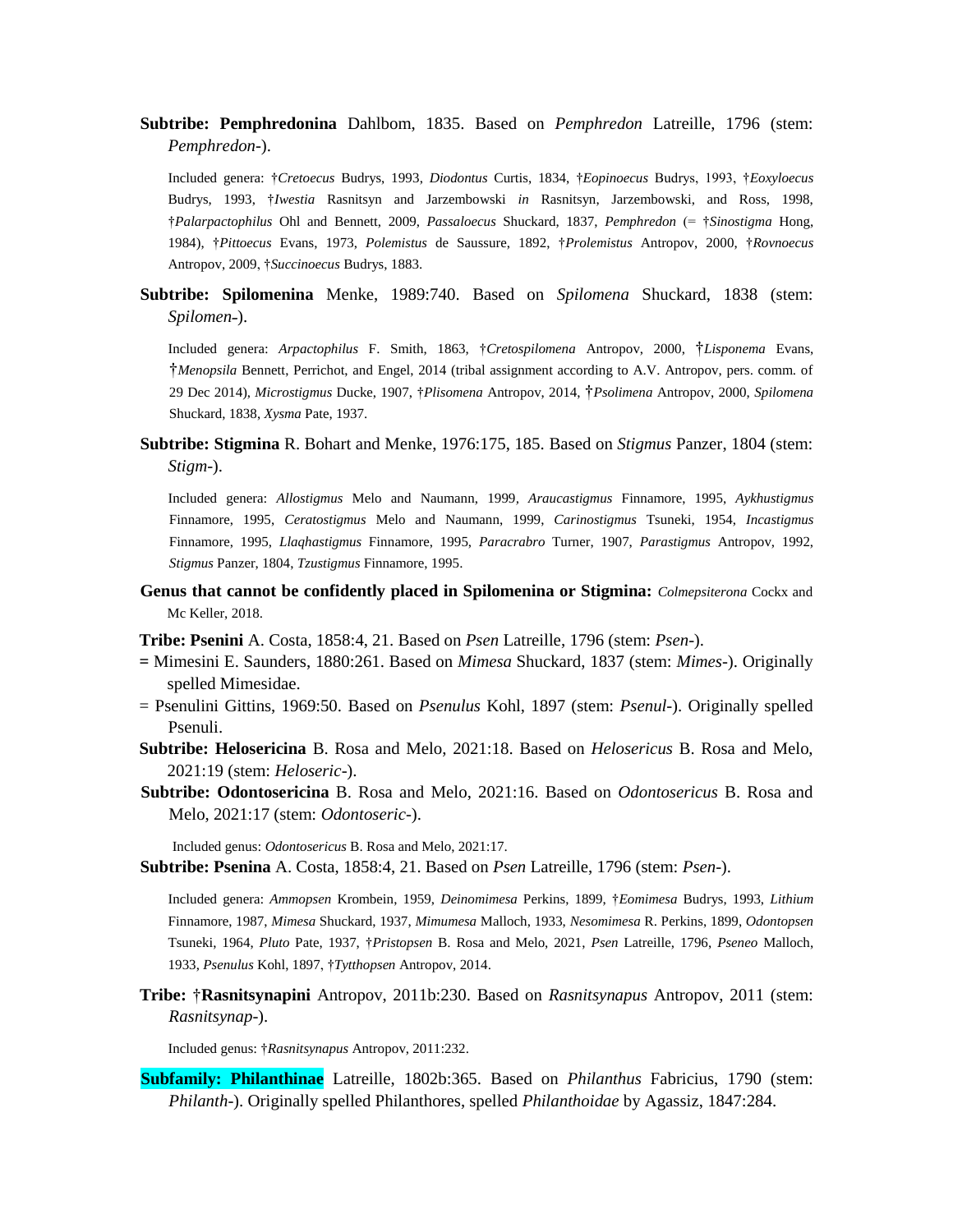**Tribe: Aphilanthopini** R. Bohart, 1966. Based on *Aphilanthops* Patton, 1881 (stem: *Aphilanthop*-). Originally spelled Aphilanthopsina.

Included genera: *Aphilanthops* Patton, 1881, *Clypeadon* Patton, 1897 (= *Listropygia* R. Bohart, 1959).

**Tribe: Cercerini** Lepeletier de Saint Fargeau, 1845:1. Based on *Cerceris* Latreille, 1802 (stem: *Cercer*-). Originally spelled Cercérites, latinized to Cerceridae by A. Costa, 1860:6.

Included genera: *Cerceris* Latreille, 1802, *Eucerceris* Cresson, 1865.

- **Tribe: Philanthini** Latreille, 1802b:365. Based on *Philanthus* Fabricius, 1790 (stem: *Philanth*-). Originally spelled Philanthores, spelled *Philanthoidae* by Agassiz, 1847:284.
- **Subtribe: Philanthina** Latreille, 1802 b:365. Based on *Philanthus* Fabricius, 1790 (stem: *Philanth*-). Originally spelled Philanthores, spelled *Philanthoidae* by Agassiz, 1847:284.

Included genera: *Philanthus* Fabricius, 1790, †*Prophilanthus*, Cockerell, 1906 (placed here tentatively), *Trachypus* Klug, 1810.

**Subtribe: Philanthinina** Menke, 1967:148. Based on *Philanthinus* de Beaumont, 1949 (stem: *Philanthin*-).

Included genus: *Philanthinus¸* de Beaumont, 1949.

**Tribe: Pseudoscoliini** Menke, 1967:148. Based on *Pseudoscolia* Radoszkowski, 1876 (stem: *Pseudoscoli*-).

Included genus: *Pseudoscolia* Radoszkowski, 1876.

**Family: Apidae (sensu lato) =**

# **= Apoidea of bee workers**

See: C.D. Michener. 2000. The bees of the world. The John Hopkins University Press, Baltimore and London. 913 pp. Second edition: 2007, 953 pp.

**Fossil Families and Subfamilies of Uncertain Position Within Apoidea**

**Family: Angarosphecidae**

- Angarosphecidae Rasnitsyn, 1975:109 Based on *Angarosphex* Rasnitsyn, 1975 (stem: *Angarosphec*-).
- = Baissodidae Rasnitsyn, 1975:122 Based on *Baissodes* Rasnitsyn, 1975 (stem: *Baissod*-). Synonymized with Angarosphecidae by Rasnitsyn *in* Rasnitsyn, Pulawski, and Martínez-Delclòs,1999:24.

Subfamily**:** Angarosphecinae Rasnitsyn, 1975:109. Based on *Angarosphex* Rasnitsyn, 1975 (stem: *Angarosphec*-).

Included genera: †*Angarosphex* Rasnitsyn, 1975, †*Archisphex* Evans, 1969 (= *Cretosphex* Rasnitsyn, 1975, = *Paleapis* Hong, 1984, = *Mateosphex* Zhang, 1985)*,* †*Baissodes* Rasnitsyn, 1975*,* †*Cretobestiola* Pulawski and Rasnitsyn, 2000 (= *Bestiola* Pulawski and Rasnitsyn, 1999, junior homonym of *Bestiola* Nikol′skaya, 1963, and of *Bestiola* Andronov, 1972), †*Burmasphex* Melo and Rosa, 2018, †*Calobaissodes* Zhang, 1992, †*Cretosphecium*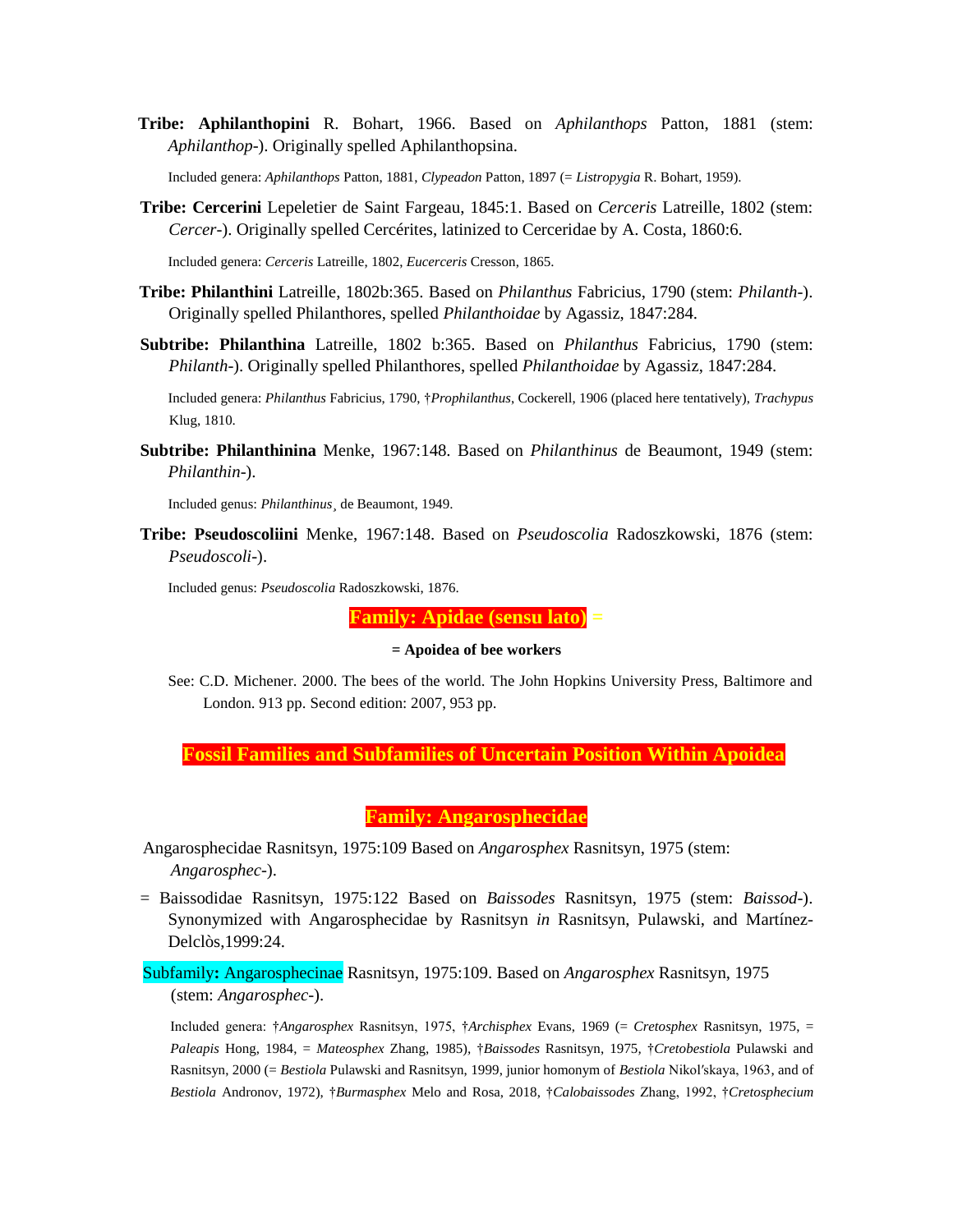Pulawski and Rasnitsyn, 2000, †*Eosphecium* Pulawski and Rasnitsyn, 2000*,* †*Eubaissodes* Zhang, 1992, †*Ilerdosphex* Rasnitsyn, 2000, †*Montecosphex* Rasnitsyn and Martínez-Delclòs, 2000, †*Oryctobaissodes* Rasnitsyn, 1975, †*Pompilopterus* Rasnitsyn, 1975, †*Trichobaissodes* Rasnitsyn, 1975, and †*Vitimosphex*. Excluded from Angarosphecinae and Aculeata are *Jibaissodes giganteus* Ren, 1995 and *Shandongodes necrodes* J.F. Zhang.

### **Subfamily**: **Burmastatinae** Antropov, 2000:60. Based on *Burmastatus* Antropov, 2000 (stem: *Burmastat*-).

Included genus: †*Burmastatus* Antropov, 2000:60.

### **Fossil genera incertae sedis.**

†*Gallosphex* Schlüter, 1978:83, †*Trigampulex* Antropov, 2000:70.

#### **Genus and species unknown.**

Rasnitsyn, Jarzembowski, and Ross, 1998:379 (England, body without head or wings); Rasnitsyn and Martínez-Delclòs, 2000:85, 86 (Spain: Lérida Province: Montsec Range).

**Family: Allommationidae**

Allommationidae B. Rosa and Melo, 2021:4. Based on *Allommation* B. Rosa and Melo, 2021:5 (Article 29.4 of the Code).

Included genus: **†***Allommation* B. Rosa and Melo, 2021:5.

**Family: Cirrosphecidae**

- Cirrosphecinae Antropov, 2000:61. Based on *Cirrosphex* Antropov, 2000 (stem: *Cirrosphec*-). Raised to full family status by B. Rosa and Melo, 2021:22.
- **Subfamily: Cirrosphecinae** Antropov, 2000:61. Based on *Cirrosphex* Antropov, 2000 (stem: *Cirrosphec*-).

Included genera: †*Cirrosphex* Antropov, 2000:62, †*Haptodioctes* B. Rosa and Melo.

**Subfamily: Glenocephalinae** B. Rosa and Melo, 2021:27. Based on *Glenocephalus* B. Rosa and Melo, 2021:27 (stem: *Glenocephal*-).

Included genus: †*Glenocephalus* B. Rosa and Melo.

#### **Family: Spheciellidae**

Spheciellidae B. Rosa and Melo, 2021:33. Based on *Spheciellus* B. Rosa and Melo, 2021:33 (stem: *Spheciell*-).

Included genus: †*Spheciellus* B. Rosa and Melo, 2021:33.

# FOSSIL TAXA DESCRIBED IN SPHECIDAE (sensu lato) AND TRANSFERRED TO OTHER FAMILIES

**†***Didineis solidescens* Scudder, 1890:620. Holotype: USA: Wyoming: Green River (MCZ). Age: Eocene. – Dalla Torre, 1897:566 (in catalog of world Sphecidae); Ashmead, 1899d:329 (in checklist of North American Crabronidae); Evans, 1966d:393 (study of holotype, transferred to Eumeninae near *Alastor*); R. Bohart and Menke, 1976:31 (in checklist of world Sphecidae, reference to Evans, 1966d).